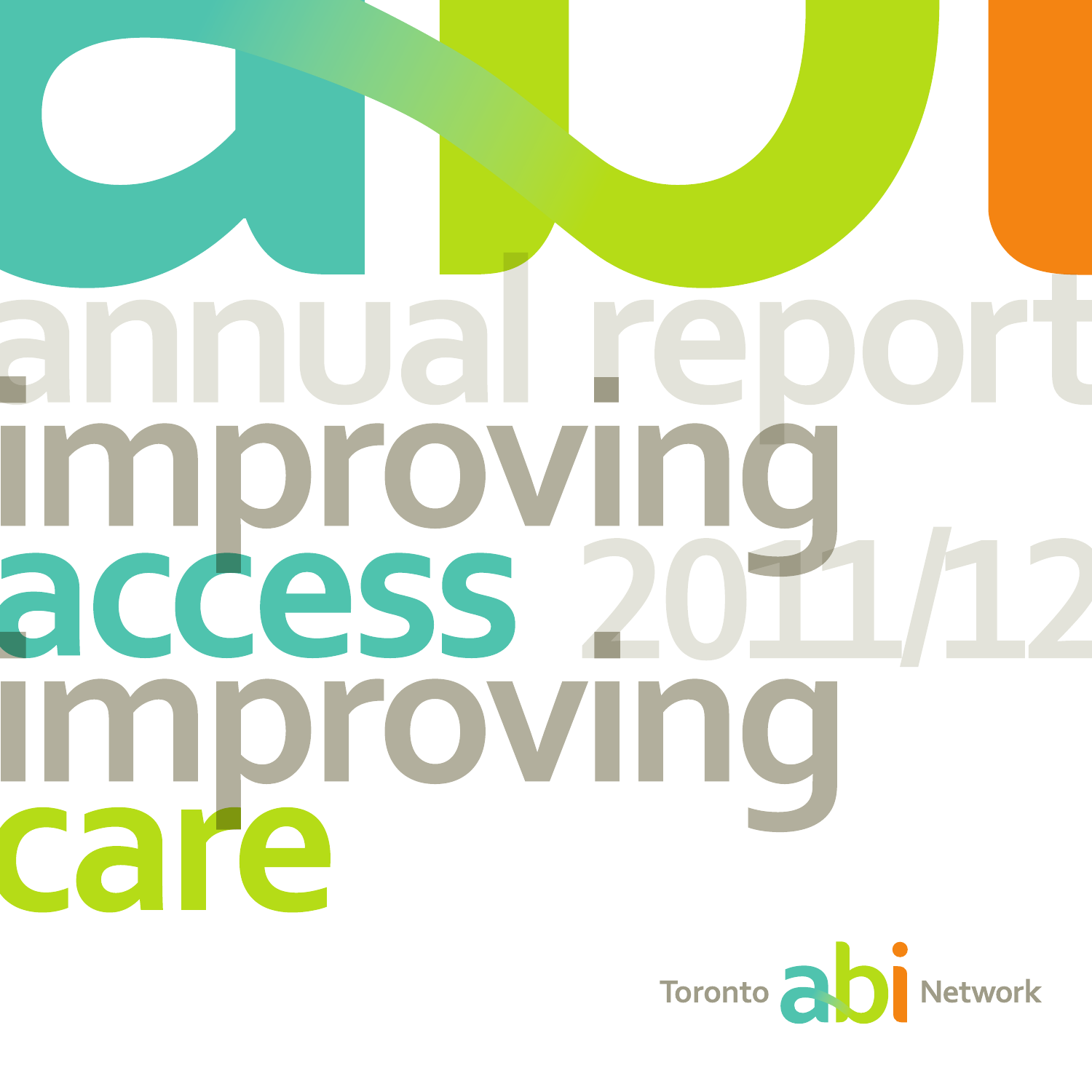### **a!message!from! the!chair!and! executive director**

#### **More than 18,000 Ontarians will suffer** a brain injury this year.

For many, the injury will be life changing. And access to high quality services and support will be critical as they rebuild their health and their lives.

The Toronto Acquired Brain Injury (ABI) Network works to ensure those services are available—now and into the future.

In this report, you'll read about our growing referral service, our contribution to reducing long waits in Alternate Level of Care (ALC) beds and our work to improve access to mental health services for  $individuals with ABL.$ 

We're also embarking on a system-wide analysis of ABI services, an initiative that will provide an important framework for future system planning and inform our enhanced advocacy efforts on behalf of the community we serve.

In all of these efforts, we rely on our members and partners and the expertise and commitment they bring to the table. Together, we can improve the lives of those living with the effects of ABI.

Malcolm Moffat, Chair Charissa Levy, Executive Director



#### **NEW LOOK, NEW WEBSITE**

The Toronto ABI Network recently updated its logo and enhanced its website to better meet the needs of the ABI community.

The redesigned site includes new and refreshed content, organized for easy access by patients, families and professionals.

**Visit!us!at!www.abinetwork.ca!**



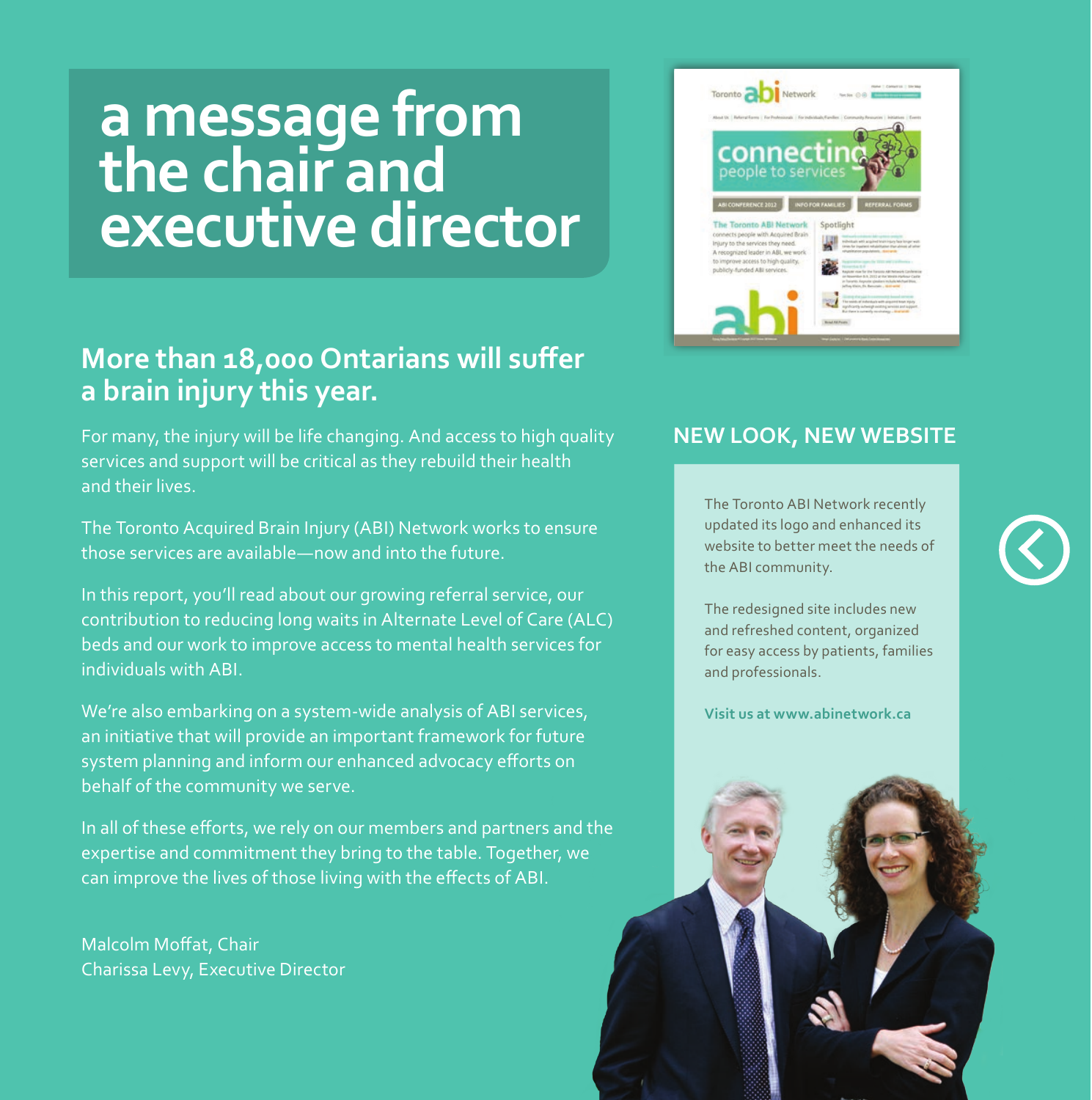### connecting 2011 - 25 ceferrals people to services

Specialized services for individuals with ABI are limited-so ensuring equitable and timely access is critical.

The Toronto ABI Network manages a single wait list for inpatient ABI rehabilitation programs in the Greater Toronto Area and coordinates referrals to outpatient rehabilitation, mental health services, and recreational, vocational and supportive housing programs, among others.

It's a vital service for individuals with ABI and the professionals who provide them with care and support. And the demand continues to grow.



2010 - Joseferrals

#### Since 2008, there has been a:

53% increase in referrals for outpatient/community-based services 27% increase in referrals to inpatient rehab

Data reflects referrals received by the Toronto ABI Network only and is not an indication of incidence or prevalence data. Referrals received for more than one service are counted for each service type.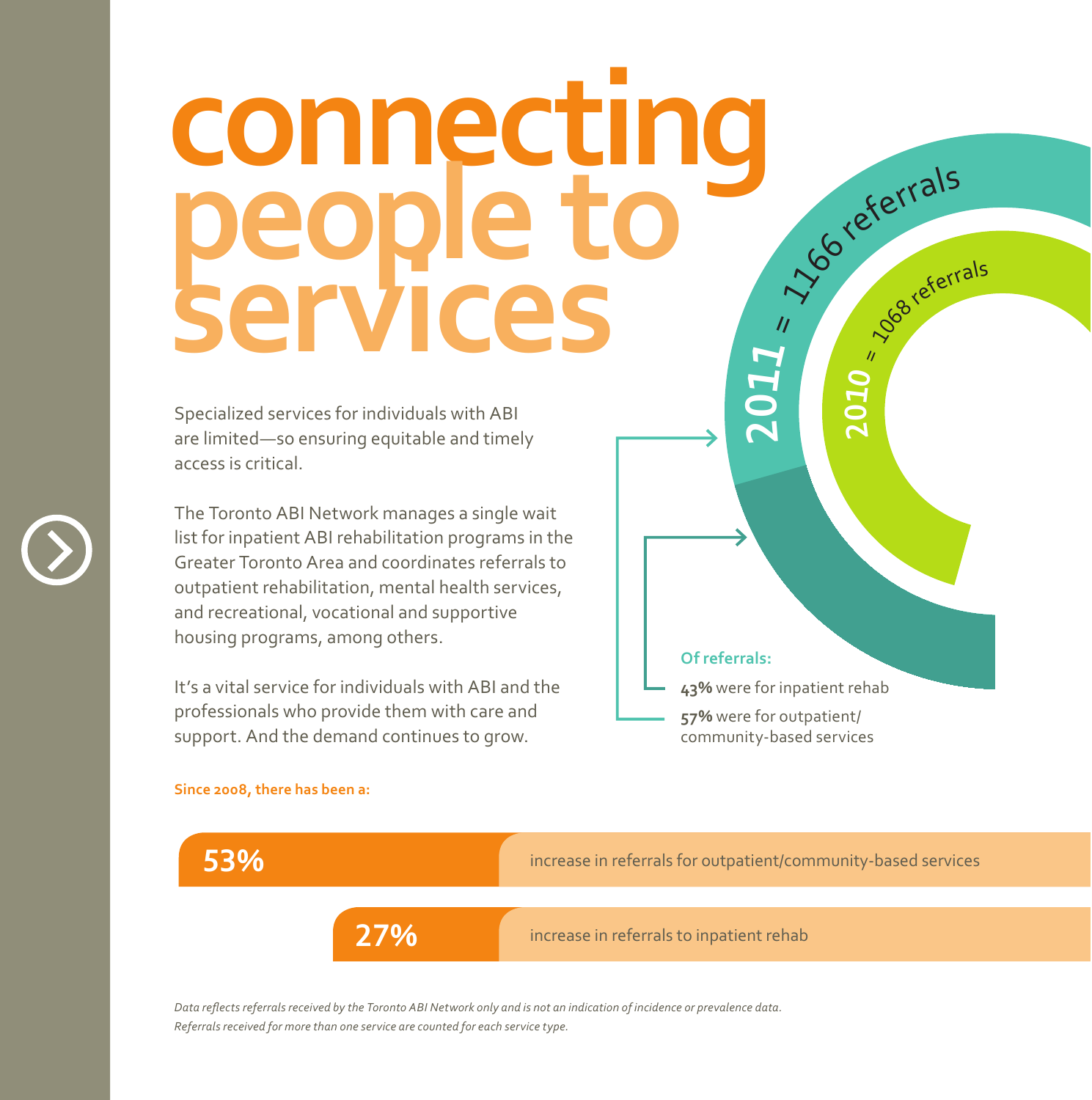# **a!recognized! voice!for!abi**

#### **Planning for improved services**

The needs of individuals with acquired brain injury significantly outweigh existing services and support. Individuals spend months and years on waiting lists for services such as community-based supports and supportive housing. But there is currently no coordinated provincial or GTA strategy to plan for improved ABI services.

This past year, the Toronto ABI Network formed an ABI System Analysis Task Group to initiate a focused and comprehensive planning strategy. The group, which includes representatives from across the ABI community, is currently focused on establishing shared concerns and a unified message. Next steps include identifying opportunities that are aligned with the priorities and planning cycle of the LHINs in order to strengthen planning efforts and build a sustained profile for ABI among policy-makers.

#### **Raising the alarm on auto insurance changes**

The Network continues its advocacy on revisions to Ontario's auto insurance legislation. This past year, the Network joined others in the ABI community to arque against proposed revisions to the definition of catastrophic injury that will reduce the benefits individuals can access after a car crash.

The Network participated in the government's consultation process, expressing concern that individuals with ABI will no longer have access to the services they need, resulting in increased demand on an already overburdened public system.

The Network also hosted a consultation with acute care, rehabilitation and CCAC providers and representatives from the Alliance of Community Medical and Rehabilitation Providers to discuss the proposed changes and their impact.

The field of ABI is thirsty for advocacy—and the Network has real strength in the service delivery arena. They see what's going on in the system. They **network with all of the organizations providing services. And they provide** an important forum for issues to be discussed and their impact articulated.

Corinne Kagan | Senior Program Director, ABI | Ontario Neurotrauma Foundation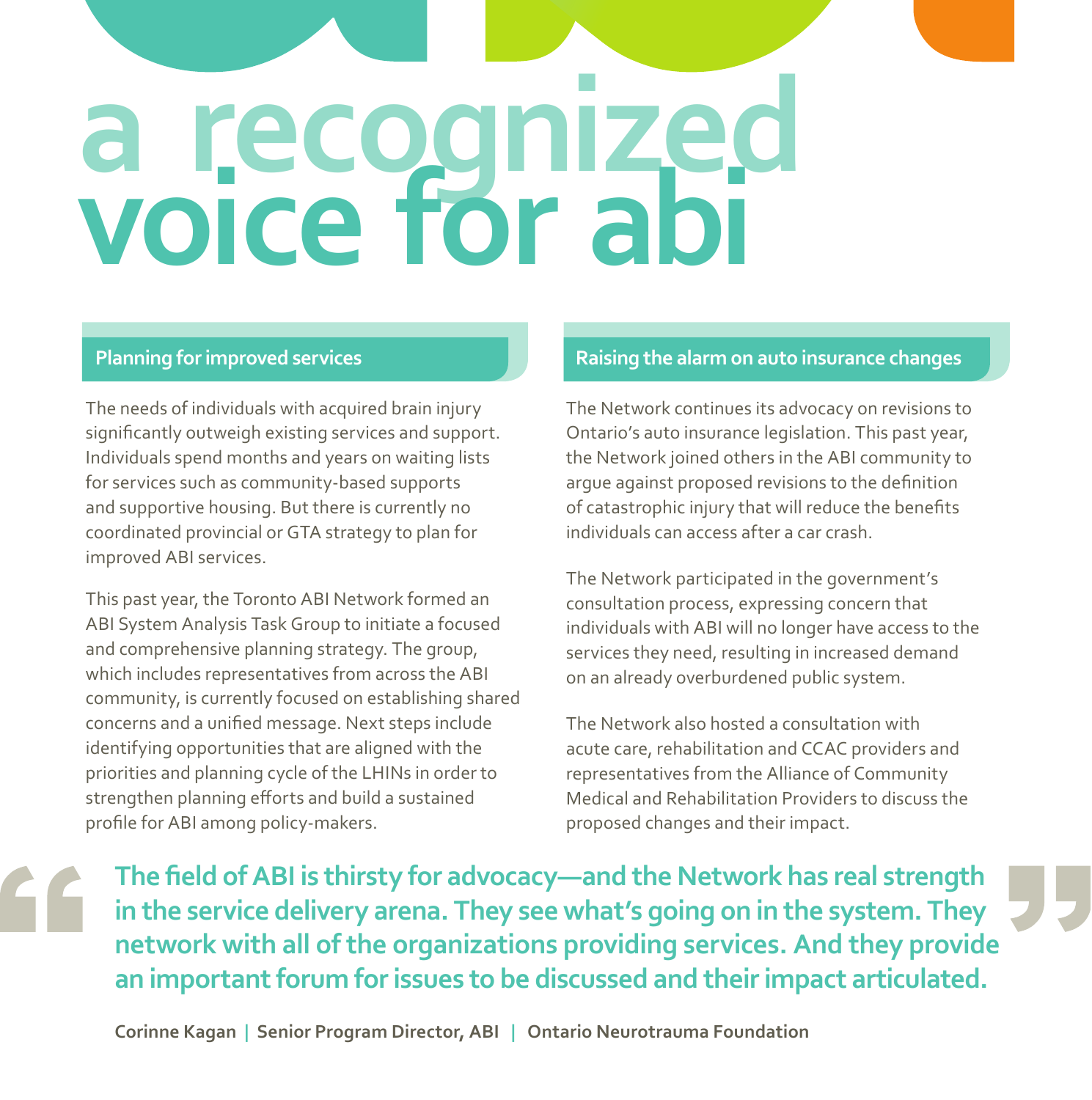# **Improving access**<br>improving care

**Reducing! ALC!days! through! earlier! referrals**

**Addressing! access! across!the! continuum**

**Improving!** flow between **hospitals!and! community**

**Addressing! barriers!to! access**

**Building! bridges! between!ABI! and!mental! health**

### **building( ABI** capacity **in#the community**

The Toronto ABI Network facilitates the education of health professionals to help them to identify, treat and manage ABI.

This past fall, the Network delivered another of its popular three-day training workshops on psychosocial support for families of individuals with ABI. The event drew social workers, psychologists, case managers and occupational therapists from as far away as Alberta, Saskatchewan and Sweden.

The workshop, which was delivered in collaboration with Holland Bloorview Kids Rehabilitation Hospital and Virginia Commonwealth University Medical Center, included a focus on complex family situations and an advanced stream for previously trained individuals.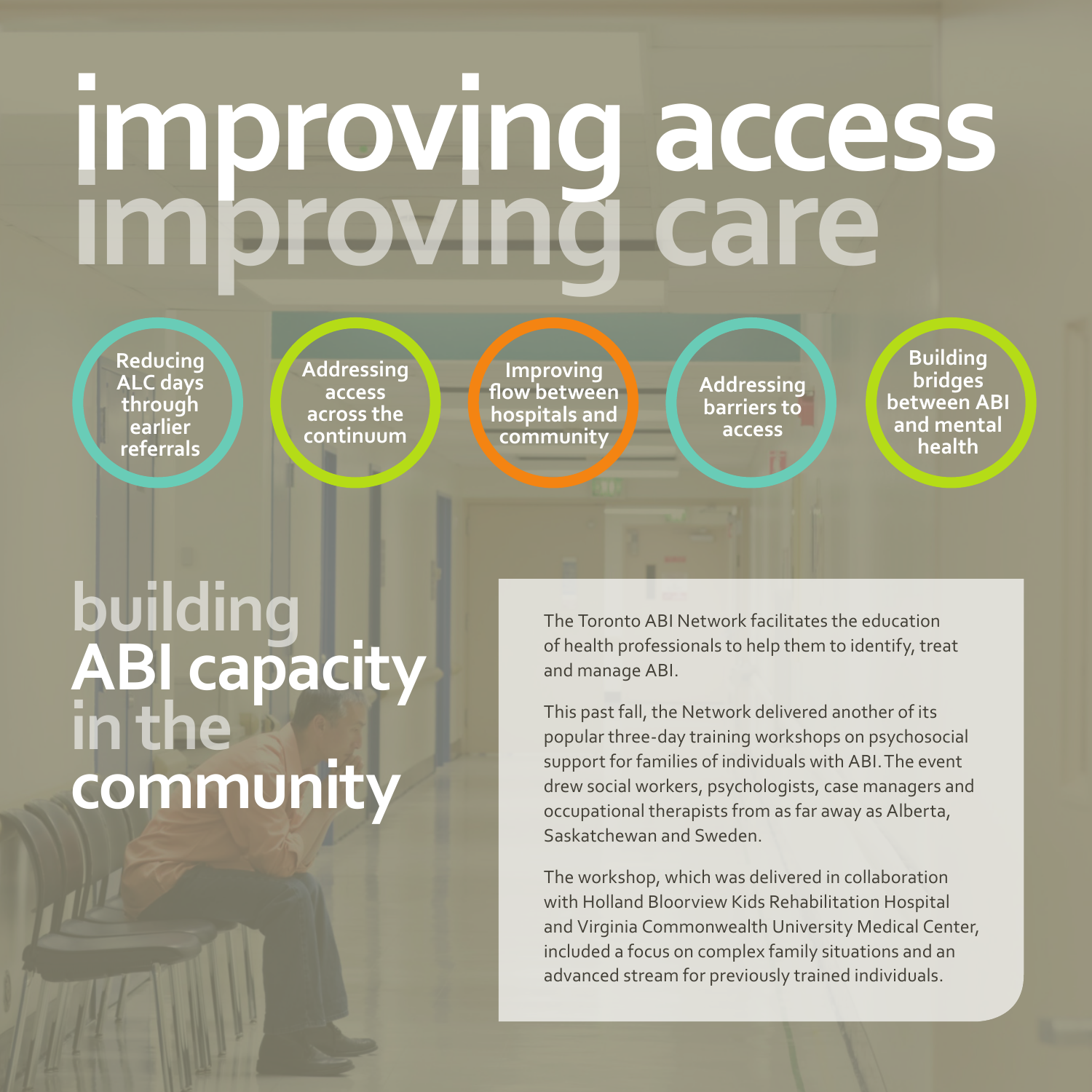**Early referral has really achieved the goal of getting the** patient the right level of care at the right time—and it allows us to free up acute care beds in a more timely fashion. I think it could be a model for other rehab populations.

Debra Carew | Operations Director, Trauma, Emergency, Critical Care and Patient Flow **Sunnybrook Health Sciences Centre** 

#### **Reducing ALC days through earlier referrals**

A successful Network initiative to reduce ALC days is changing practice across the GTA and improving access to rehabilitation for individuals with ABI.

Previously, acute care hospitals sent referrals for inpatient rehabilitation when, or after, a patient was considered rehab ready. A Network demonstration project with the trauma and neurosurgery units at St. Michael's, Sunnybrook Health Sciences Centre and Toronto Western Hospital tested the feasibility and impact of a streamlined referral at 14 days post injury.

The results were impressive: the mean number of days from date of injury to date of transfer was reduced by five days; and the number of ALC days in acute care was five days lower than patients referred through the standard referral process. The Network worked with hospitals across the GTA to implement early referral as a standard practice this past year.

#### Addressing access across the continuum

Individuals with acquired brain injury face longer wait times for inpatient rehabilitation than almost all other rehabilitation populations. And individuals with complex needs have significant challenges accessing ABI services across the continuum. This year, the Toronto ABI Network began a system-wide analysis to identify opportunities to improve patient flow, enhance access to ABI rehabilitation, and decrease the variability of resources across the system.

The Network will conduct surveys of providers and review data from the Canadian Institute for Health Information's Discharge Abstract Database (DAD), the National Rehabilitation Reporting System (NRS), and the Network's own database. The analysis, to be completed in the coming year, will assess: resources available across inpatient and outpatient ABI rehabilitation; access to rehabilitation relative to the complexity of the patient's profile; and rehabilitation outcomes (e.g., FIM score, average length of stay and discharge destination.)



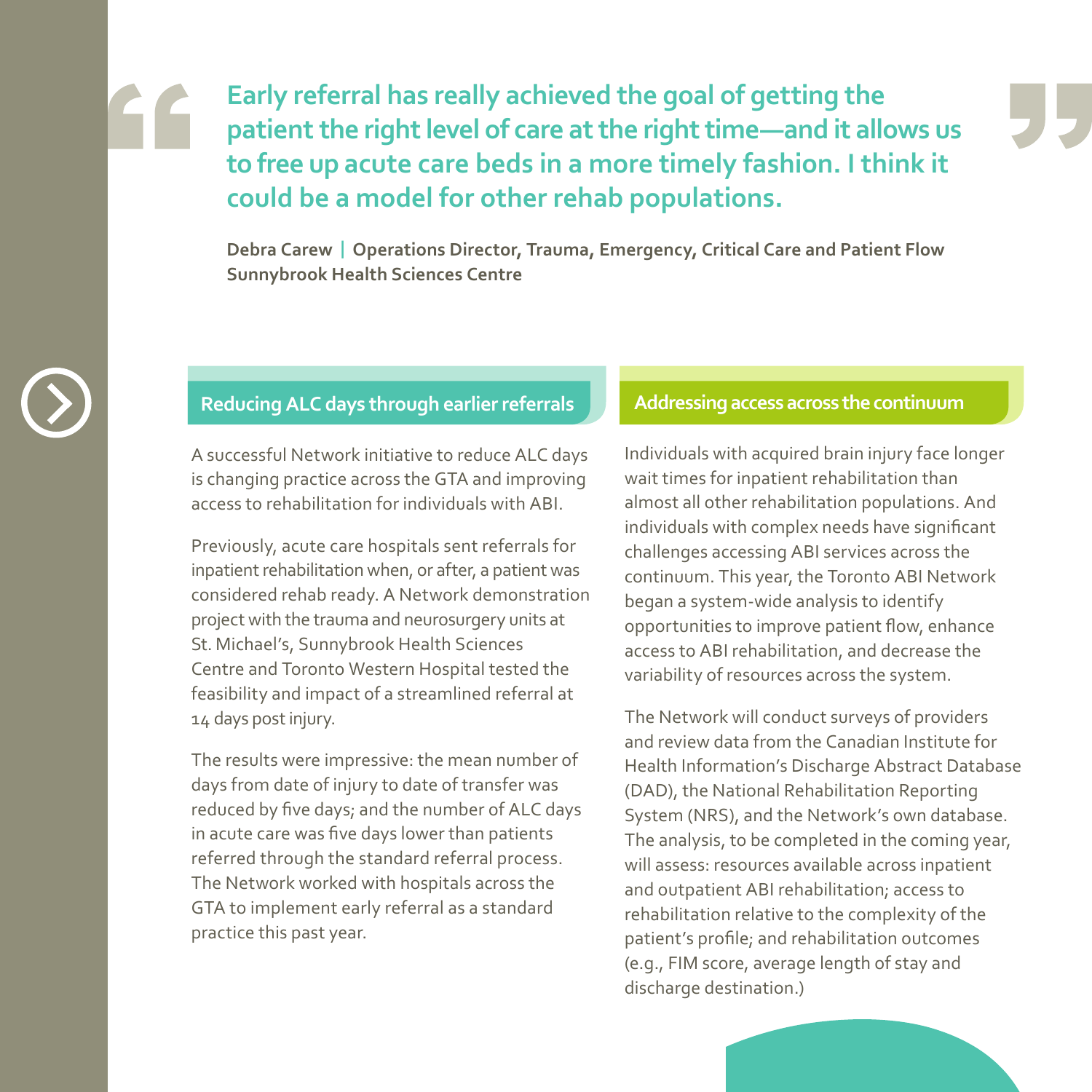#### **Improving flow between hospitals & community**

Confusion about services for patients with ABI has resulted in underutilization of some community services and concern that ABI clients are not always placed in the right programs.

This past year, the Network brought together acute care, rehabilitation and community-based partners to identify ways to improve flow between hospital and community. Working with hospitals and CCACs, the Network helped to clarify the referral and intake process for ABI CCAC referrals. Efforts continue to ensure all ABI clients are clearly identified in the referral process and linked to appropriate community resources.

#### **Addressing barriers to access**

Acute care hospitals use observers to reduce falls and injuries among ABI patients. But the practice can delay or prevent access to rehabilitation; rehabilitation hospitals can't accept patients who require observers.

The Toronto ABI Network is working with its members on a pilot project to analyze the potential systemwide benefits of earlier transfer for rehab ready patients with observers. The project, which launches later this year, will include a cost benefit analysis and evaluate whether the initiative results in earlier access to rehabilitation, decreased ALC days in acute care and improved patient outcomes.

**We need to understand what the system barriers** are to access to rehabilitation and community supports. The **Network's members represent** the whole continuum of care. **No other organization in Toronto** has this kind of overview of the **ABI system and can provide this** type of analysis.

**Dr. Mark Bayley | Medical Director Brain and Spinal Cord Rehabilitation Program & Deputy Physiatrist-in-Chief Toronto!Rehab!/UHN**



The Network continues to build relationships between the ABI and mental health sectors. Many individuals with brain injury struggle with mental health issues and vice versa. But ABI and mental health services are not coordinated and clients often don't receive the support they need.

Working with providers in both communities, the Network is identifying opportunities to improve services for complex patients with ABI and mental health issues.

The Network also participates in regular discussions on how to address the challenges individuals with ABI and mental health issues face when encountering the justice system. As a member of the Toronto Human Services and Justice Coordinating Committee, the Network is raising the profile of ABI in the mental health and justice communities at the regional and the provincial levels.